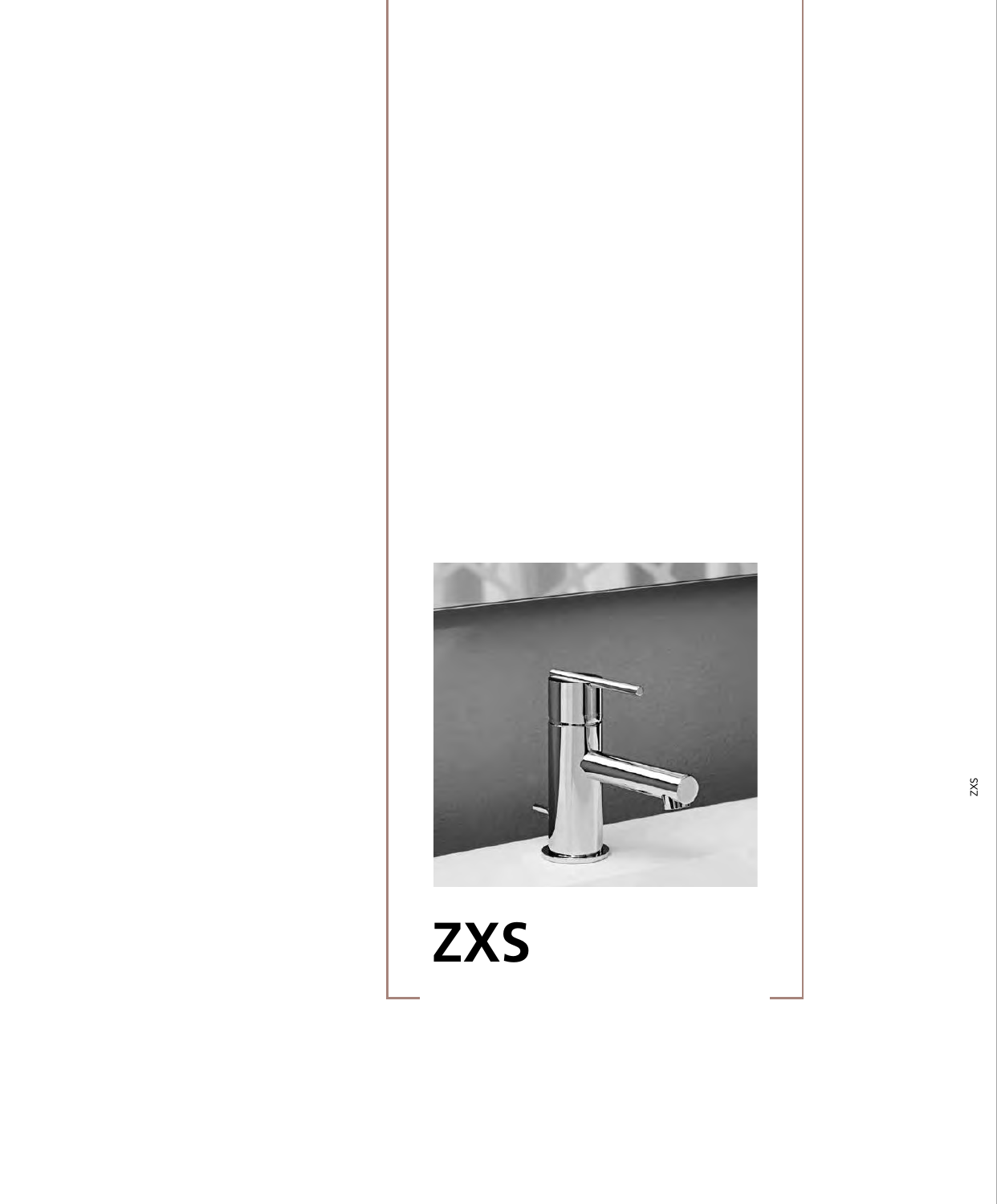CODICE

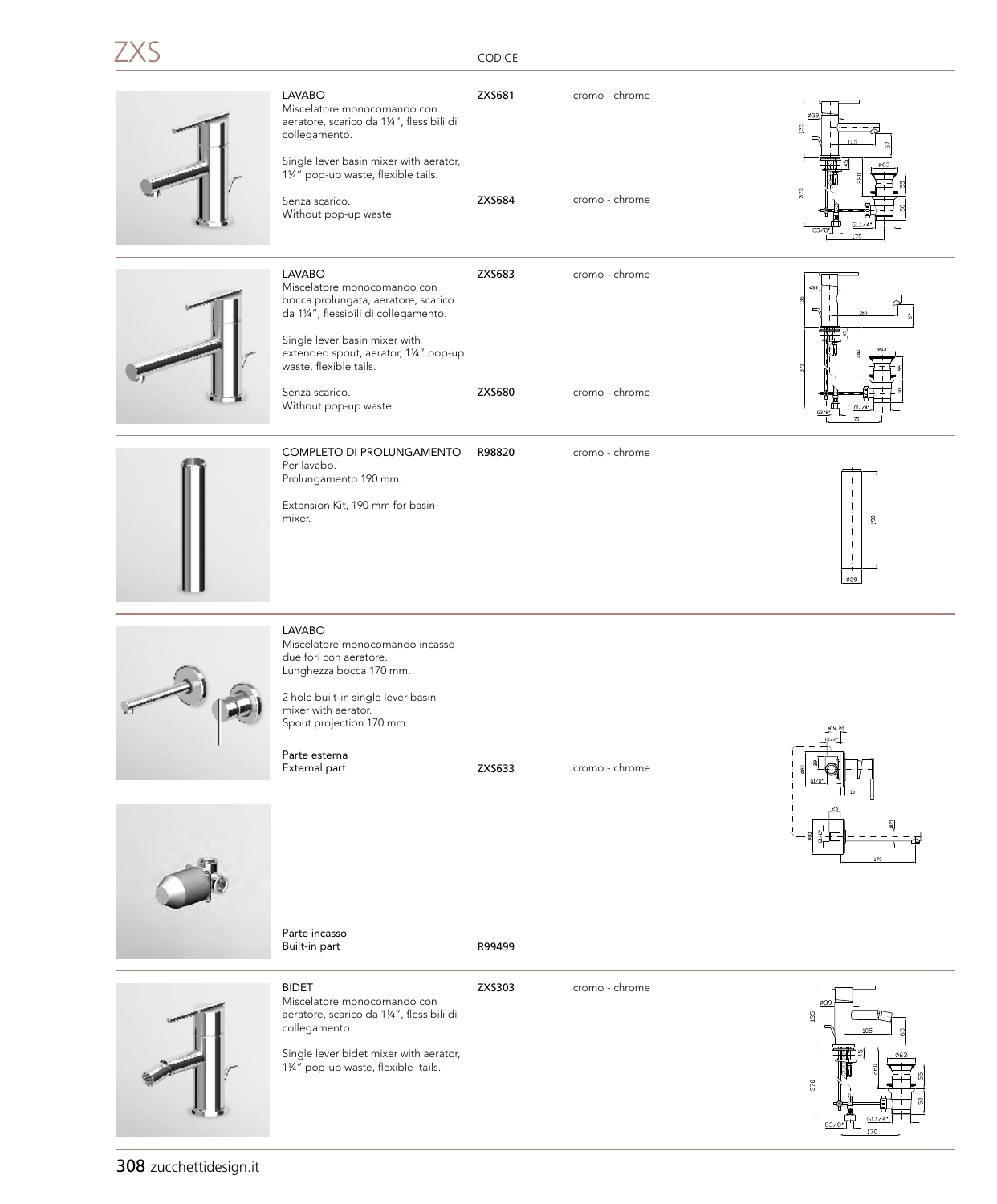## KS

#### CODICE

VASCA-DOCCIA ZXS139 cromo - chrome Miscelatore monocomando esterno con deviatore, aeratore, completo doccia.

Exposed single lever bath-shower mixer with diverter, aerator, handshower set.



Miscelatore monocomando

DOCCIA ZXS076 cromo - chrome





VASCA-DOCCIA Miscelatore monocomando incasso con deviatore.

Built-in single lever bath-shower mixer with diverter.

Parte esterna<br>External part

ZXS134 cromo - chrome





Parte incasso Built-in part **R99684** 

Parte esterna<br>External part



VASCA-DOCCIA Miscelatore monocomando incasso con deviatore per corpo incasso universale Zetasystem R97800.

Built-in single lever bath-shower mixer with diverter for Zetasystem (R97800) - universal built-in body.

ZXS096 cromo - chrome





Zetasystem - corpo incasso universale Zetasystem - universal built-in body R97800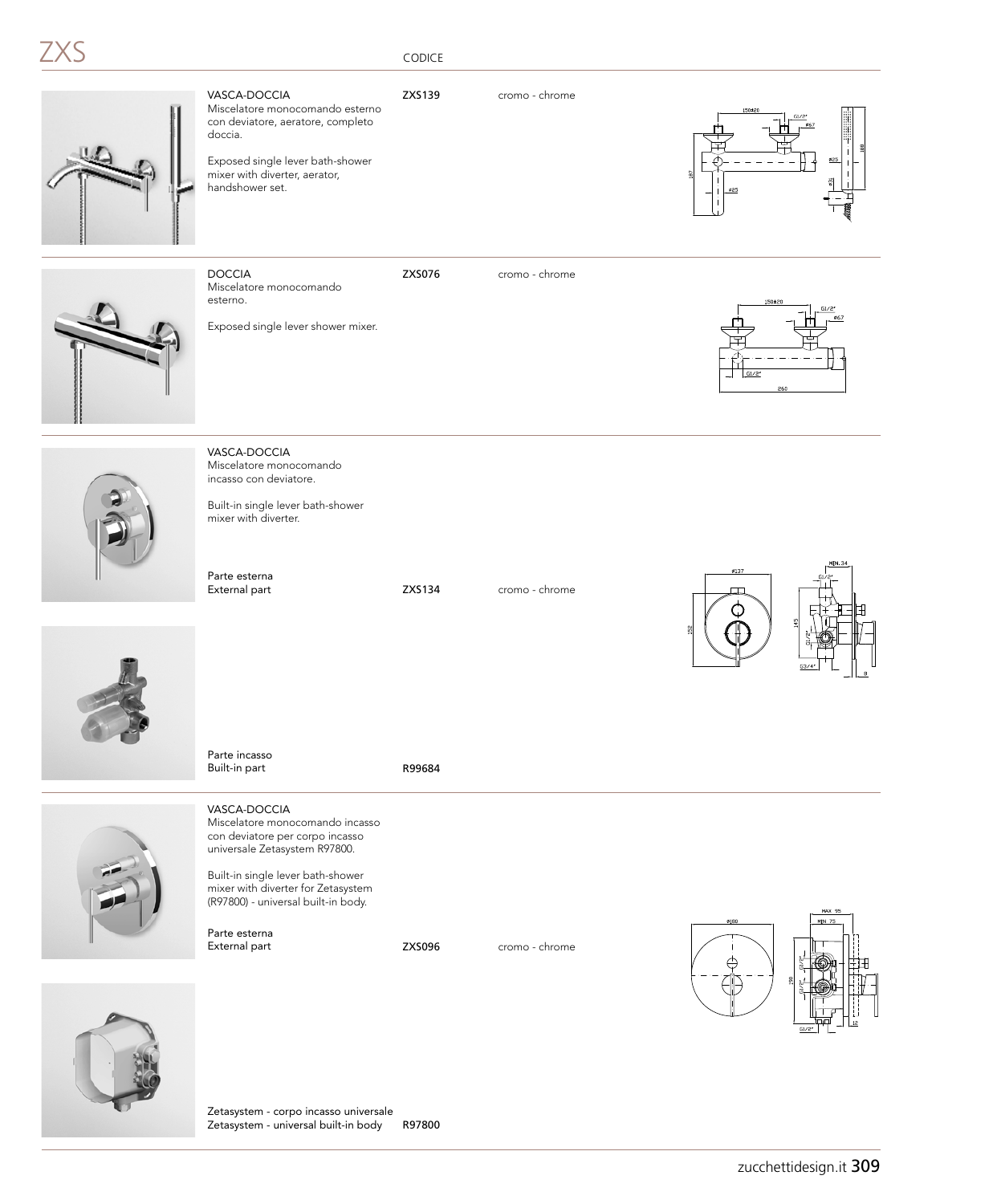CODICE

|  | $\mathcal{L}$ |  |
|--|---------------|--|
|  |               |  |

DOCCIA Miscelatore monocomando incasso.

Built-in single lever shower mixer.

Parte esterna<br>External part

ZXS129 cromo - chrome





Built-in part **R99499** DOCCIA

Parte incasso

Miscelatore monocomando incasso per corpo incasso universale Zetasystem R97800.

Built-in single lever shower mixer for Zetasystem (R97800) - universal built-in body.

Parte esterna<br>External part

ZXS090 cromo - chrome





Zetasystem - corpo incasso universale Zetasystem - universal built-in body R97800



DOCCIA Termostatico incasso da 1/2", con rubinetto d'arresto per corpo incasso universale Zetasystem R97800.

1/2" Built-in thermostatic shower mixer with stop valve for Zetasystem (R97800) - universal built-in body.

Parte esterna<br>External part

ZXS800 cromo - chrome





Zetasystem - corpo incasso universale Zetasystem - universal built-in body R97800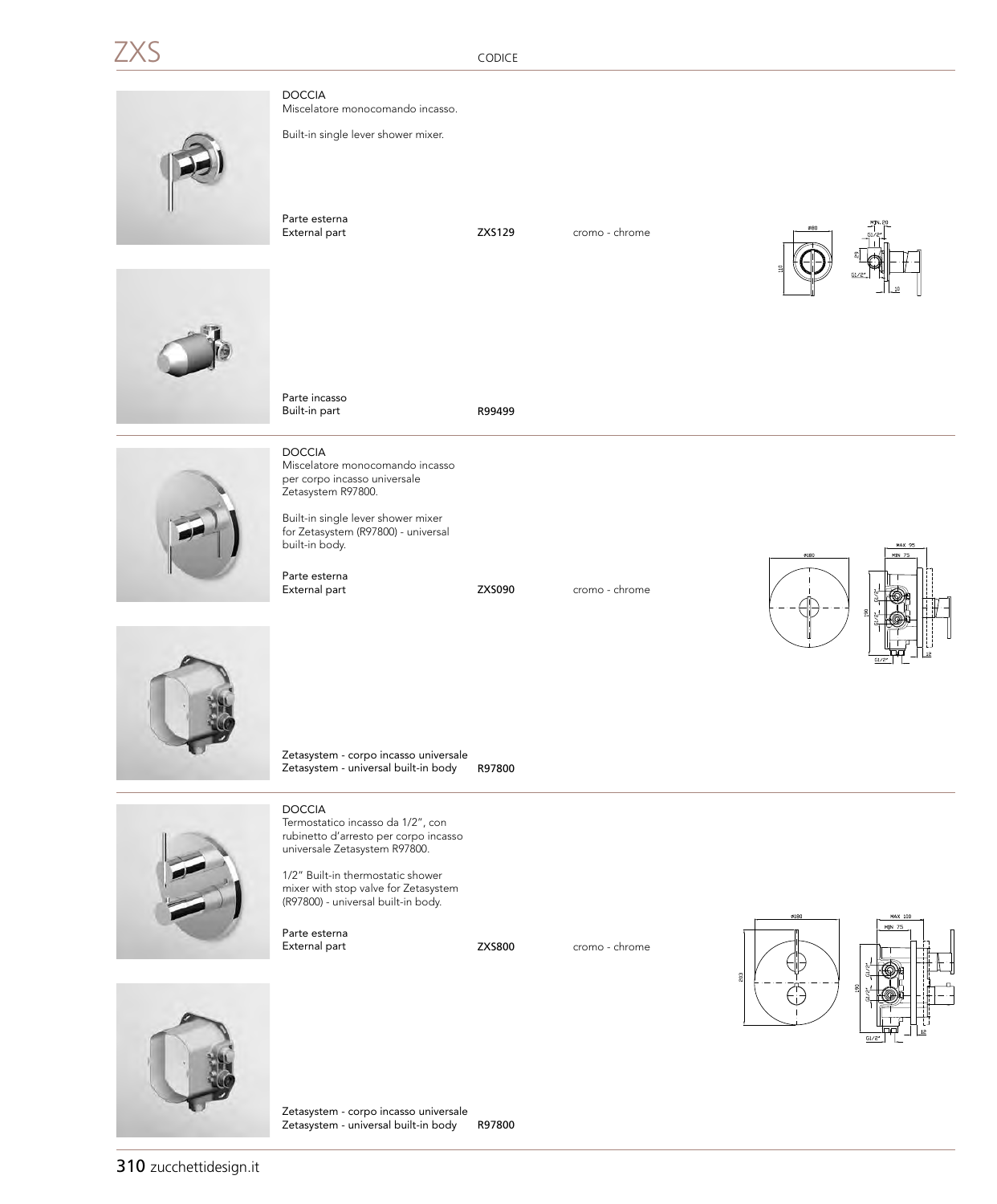DOCCIA Termostatico incasso da 1/2", con rubinetto d'arresto. NEW

> 1/2" built-in thermostatic shower mixer with stop valve.

Parte esterna<br>External part

ZXS659 cromo - chrome







mixer with 2 stop valves.

Parte esterna<br>External part

ZXS660 cromo - chrome







DOCCIA

Parte incasso

Termostatico incasso da 1/2", con 3 rubinetti d'arresto.

1/2" built-in thermostatic shower mixer with 3 stop valves.

Built-in part R97821

Parte esterna<br>External part

ZXS661 cromo - chrome





Parte incasso Built-in part R97822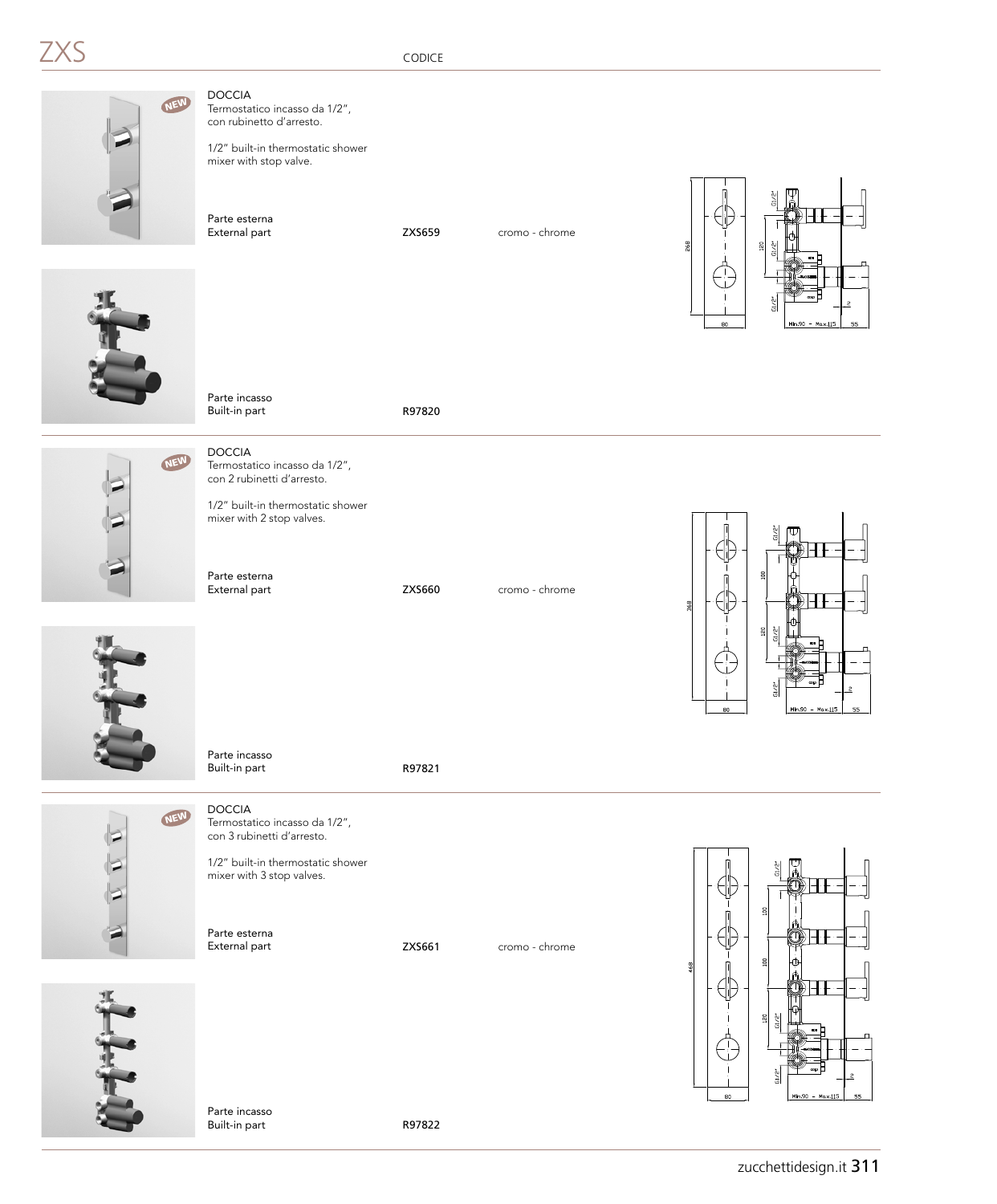### **XS**

CODICE



312 zucchettidesign.it

Built-in part **R97830**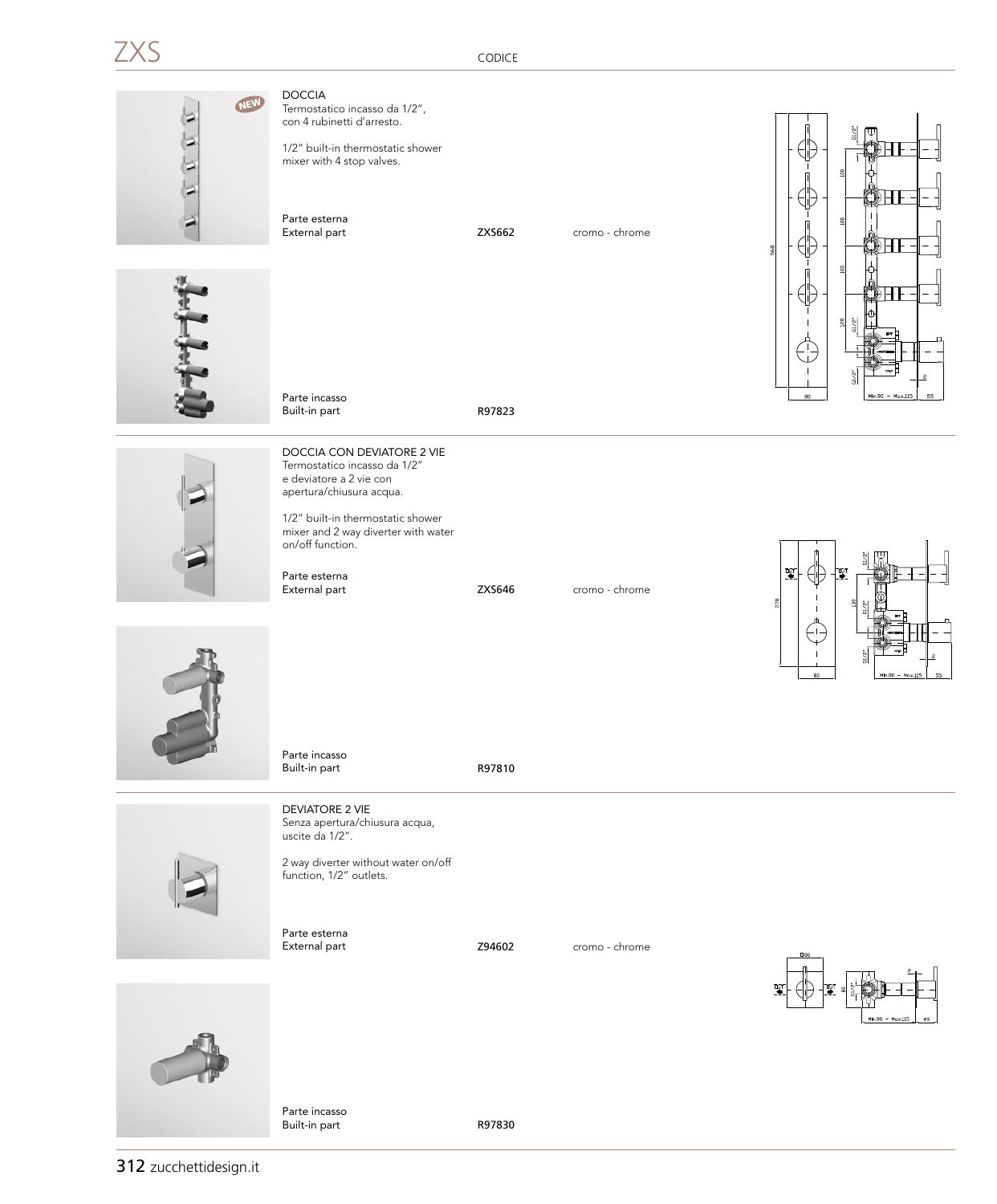



A getto fisso per cabine doccia, con sistema anticalcare.

SOFFIONE LATERALE **Z92896** cromo - chrome

Lateral shower head, simple jet for shower box, with anti-limescale system.

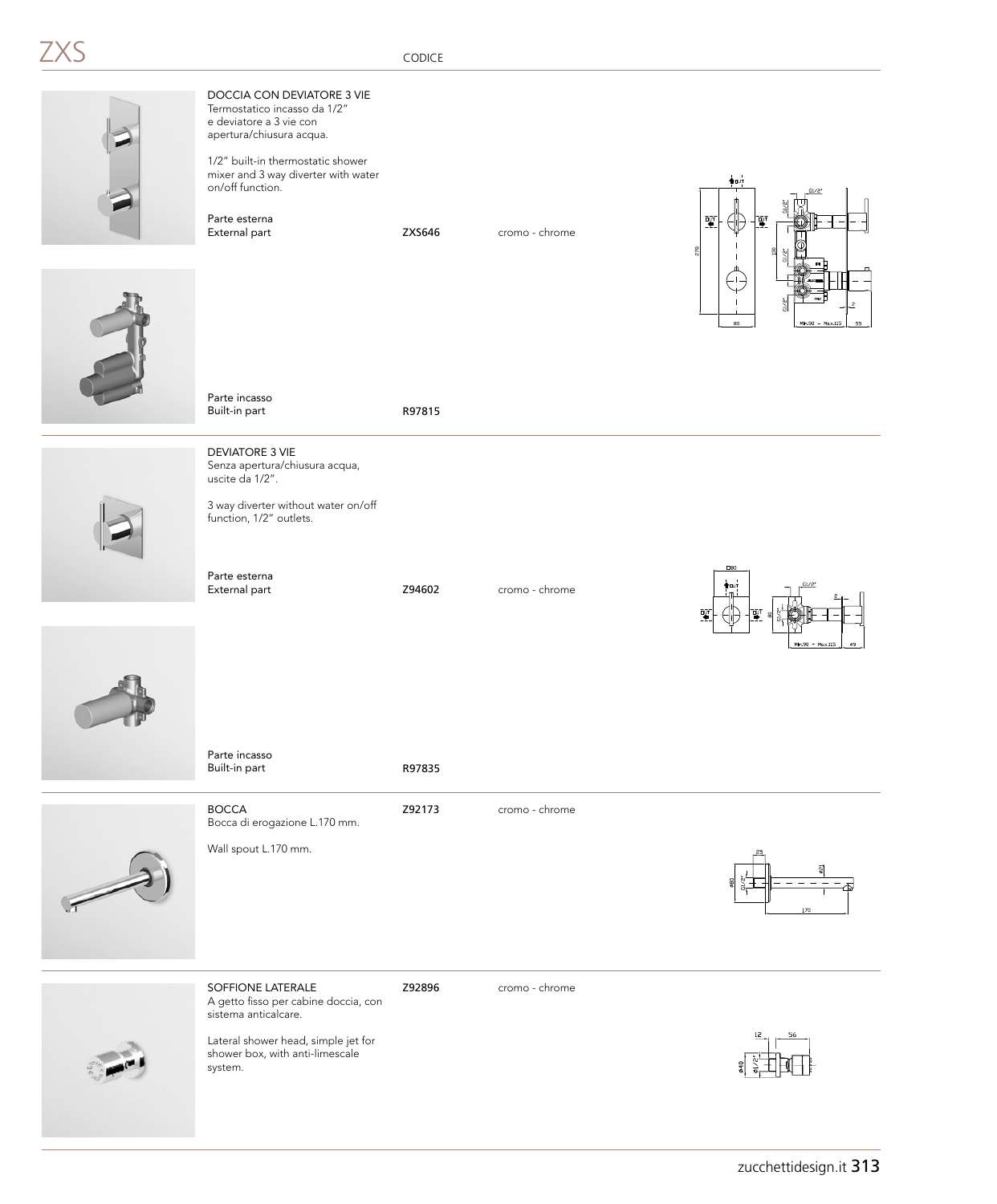| NEW | ASTA MURALE SINGOLA<br>Con barra da 800 mm.<br>Slide rail with adjustable bracket,<br>Length 800 mm.                                                                                 | Z95201 | cromo - chrome | $\varnothing18$<br>$\frac{8}{2}$                                                    |
|-----|--------------------------------------------------------------------------------------------------------------------------------------------------------------------------------------|--------|----------------|-------------------------------------------------------------------------------------|
| NEW | <b>COMPLETO ASTA MURALE</b><br>Con barra da 800 mm, doccetta<br>Z94743, flessibile da 1500 mm.<br>Complete slide rail length 800 mm,<br>handshower Z94743, 1500 mm<br>flexible hose. | Z95206 | cromo - chrome |                                                                                     |
|     | <b>DOCCETTA</b><br>A getto fisso, con sistema anticalcare.<br>Handshower simple jet with<br>anti-limescale system.                                                                   | Z94743 | cromo - chrome | 246                                                                                 |
|     | <b>DOCCETTA</b><br>A getto fisso, con sistema anticalcare.<br>Handshower simple jet, with<br>anti-limescale system.                                                                  | Z94727 | cromo - chrome | $-1$<br>SEZ<br>TONDA<br>188                                                         |
|     | <b>FLESSIBILE</b><br>In ottone.<br>Lunghezza 1500 mm.<br>Brass flexible hose.<br>Length 1500 mm.                                                                                     | Z93867 | cromo - chrome | G1/2'<br><b>THE CONTROLLER OF A STATE OF THE CONTROLLER</b><br>1500<br>᠊ᠣ<br>61/2'' |
|     | APPENDIDOCCIA DUPLEX<br>Da 1/2"x1/2" con forcella orientabile.<br>Per gruppo incasso.<br>Wall-mounted shower support,                                                                | Z9397P | cromo - chrome | 32                                                                                  |

1/2" hose connection.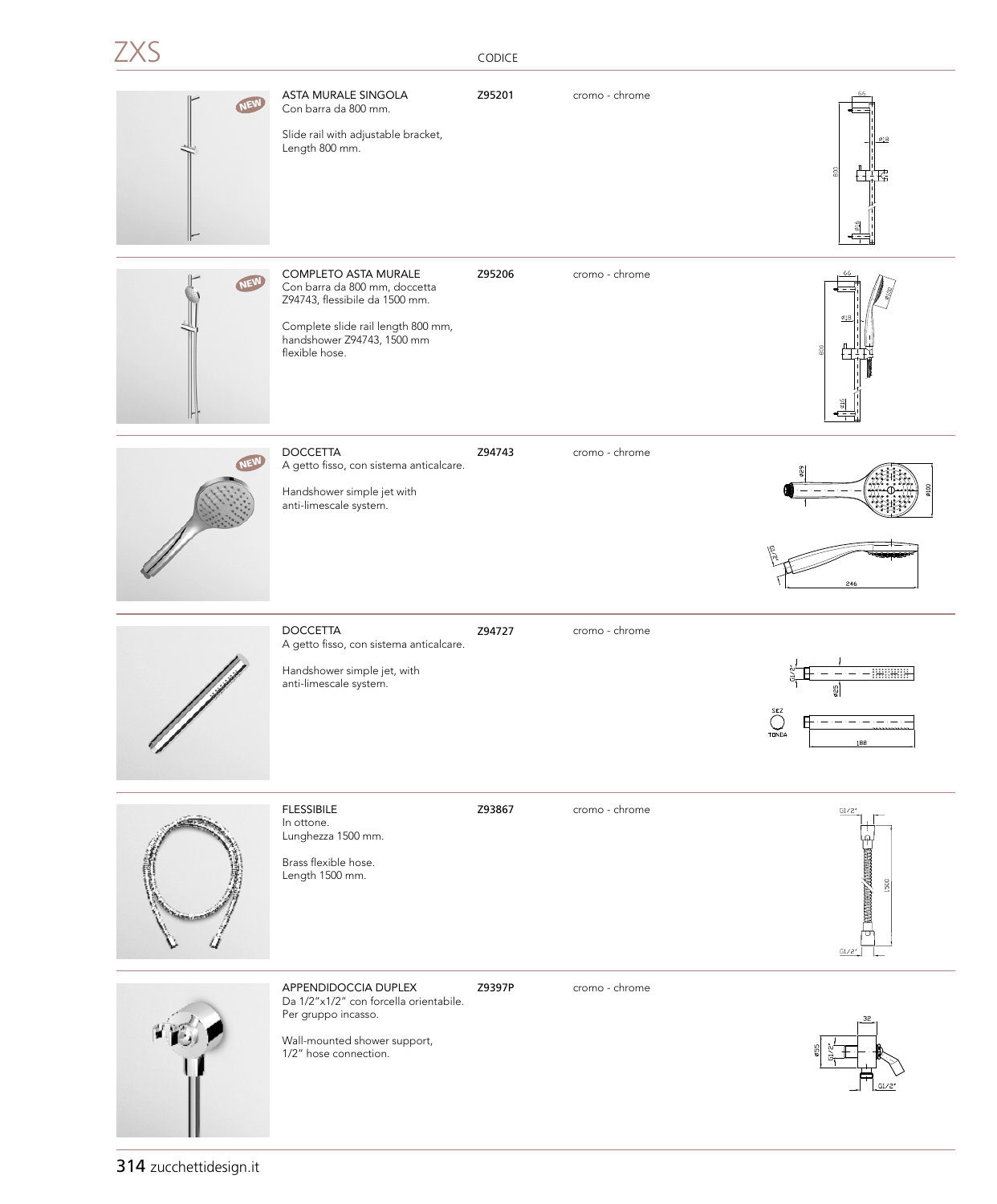|  | ×<br>٠<br>and the state of the con- |
|--|-------------------------------------|

### CODICE

| APPENDIDOCCIA FISSO<br>In ABS, per gruppo esterno.<br>ABS handshower support,<br>for exposed mixer.<br>APPENDIDOCCIA FISSO<br>In metallo. Per gruppo esterno.<br>Metal handshower support,<br>for exposed mixer. | Z93782<br>Z93781 | cromo - chrome<br>cromo - chrome |                |
|------------------------------------------------------------------------------------------------------------------------------------------------------------------------------------------------------------------|------------------|----------------------------------|----------------|
| PRESA ACQUA<br>Da 1/2"x1/2" per gruppo incasso.<br>Wall elbow 1/2" x 1/2".                                                                                                                                       | Z9380P           | cromo - chrome                   | 20 25<br>G1/2' |
| SOFFIONE<br>In ABS, a getto fisso con sistema<br>anticalcare, Ø 200 mm.<br>ABS shower head, with anti-limescale<br>system Ø 200 mm.                                                                              | Z94182           | cromo - chrome                   | 353            |
| <b>BRACCIO DOCCIA</b><br>A parete.<br>Lunghezza 350 mm.<br>Wall mounted shower arm.<br>Length 350 mm.                                                                                                            | Z93027           | cromo - chrome                   | ¢200           |
| SOFFIONE<br>In ABS, a getto fisso con sistema<br>anticalcare, Ø 200 mm.<br>ABS shower head, with anti-limescale<br>system Ø 200 mm.                                                                              | Z94182           | cromo - chrome                   |                |

A soffitto. Lunghezza 130 mm. Ceiling mounted shower arm.

BRACCIO DOCCIA  $Z93026$  cromo - chrome

Length 130 mm.

zucchettidesign.it 315

 $\emptyset$ 200